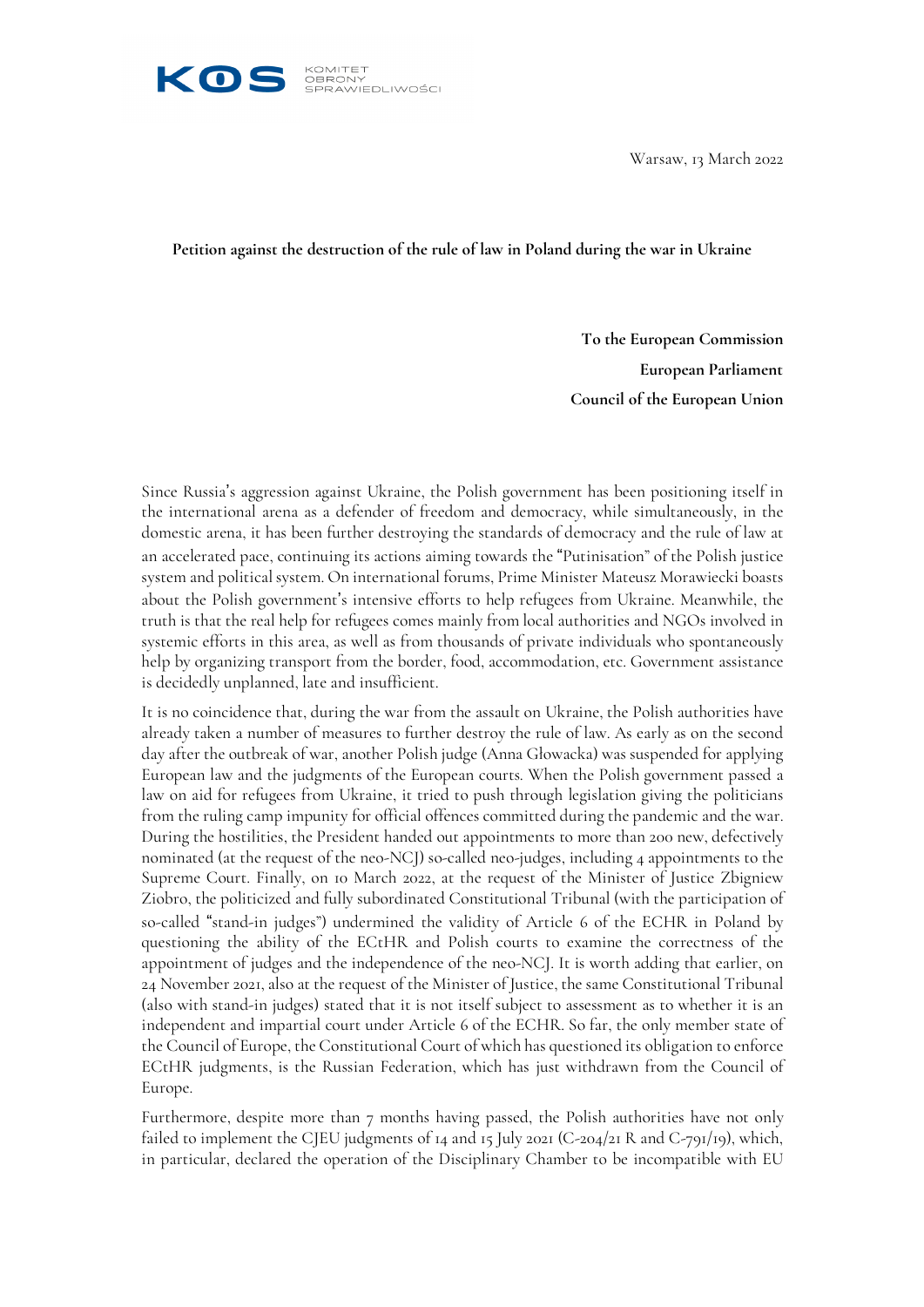law and froze the ability to apply the Muzzle Act and ordered the reinstatement of the unlawfully removed judges, but have taken a number of active measures to perpetuate the state of affairs in conflict with European law and to repress Polish judges who implement the CJEU rulings. This is evidenced by the following circumstances:

• the Disciplinary Chamber is still operating (with over 150 hearings held over 50 working days in the last  $7$  months);

• since September 2021, ten Polish judges (Adam Synakiewicz, Piotr Gąciarek, Marta Pilśnik, Maciej Ferek, Agnieszka Niklas-Bibik, Maciej Rutkiewicz, Krzysztof Chmielewski, Marzanna Piekarska-Drążek, Joanna Hetnarowicz-Sikora and Anna Głowacka) have been temporarily removed from adjudicating for applying CJEU and ECtHR rulings, on the basis of administrative decisions of a politician from the ruling camp – the Minister of Justice or court presidents appointed by him; disciplinary proceedings have been taken against all these judges on the basis of the Muzzle Act;

• four of these judges (Piotr Gąciarek, Maciej Ferek, Maciej Rutkiewicz and Krzysztof Chmielewski) were subsequently suspended indefinitely from the performance of their judicial duties under the Muzzle Act and deprived of part of their remuneration by the Disciplinary Chamber;

• disciplinary charges were brought against Judge Agnieszka Niklas-Bibik for her request submitted to the CJEU for a preliminary ruling;

• explanatory proceedings were opened with respect to 14 judges from Kraków, who declared in writing that they would contest the legal status of the neo-judges and four of them were transferred to other divisions as punishment;

• the establishment of special departments and sections has started in the courts, consisting of only neo-judges, or judges seconded by the minister of justice to adjudicate, or judges promoted to functional positions by the minister, to hear appeals, which prevents the implementation of the judgments of the CJEU by questioning the legal status of the neo-judges and simultaneously undermines the right of citizens to a fair trial before an independent and impartial court;

• the defectively appointed neo-judge, acting as First President of the Supreme Court, Małgorzata Manowska, is preventing the implementation of the CJEU judgment of 6 October 2021 (C-487/19), first by groundlessly withholding the case files in her secretarial office, and then by groundlessly changing the membership of the bench in the case, so that it now mostly consists of neo-judges (who are supposed to rule on their own case in breach of the principle of *nemo iudex in causa sua*); • both so-called new chambers of the Supreme Court, the legality of which has been questioned by the CJEU and the ECtHR under European law, i.e. the Disciplinary Chamber and the Chamber for Extraordinary Control and Public Affairs, held elections of presidents for another term of office in January 2022 (and President Andrzej Duda made the nominations), which confirms that they intend to continue to operate;

• initially, in the six months that have passed since the CJEU rulings of July 2021, the government coalition did not present any bills that would implement them, and when three bills finally appeared (by the President, the 'Law and Justice 'party and Zbigniew Ziobro's 'Solidary Poland'), none of them met the requirements arising from the CJEU judgments or the recommendations of the European Commission – contrary to the assurances, they do not liquidate the Disciplinary Chamber (the President's bill formally liquidates a unit called Disciplinary Chamber, but it's members continue to adjudicate), but are purely a clever reshuffling, while the system remains the same; the only civic project that meets these requirements, which was prepared by the association of Polish judges, 'Iustitia', as part of the Agreement for the Rule of Law, was supported by opposition parties, but ignored by the ruling coalition;

• contrary to the CJEU ruling of 14 July 2021, neither of the previously groundlessly suspended judges (Igor Tuleya and Paweł Juszczyszyn) were reinstated in their positions, and when the Deputy President of the Regional Court in Olsztyn, Krzysztof Krygielski, decided to reinstate Judge Juszczyszyn, the decision was immediately overturned and the functional judge who issued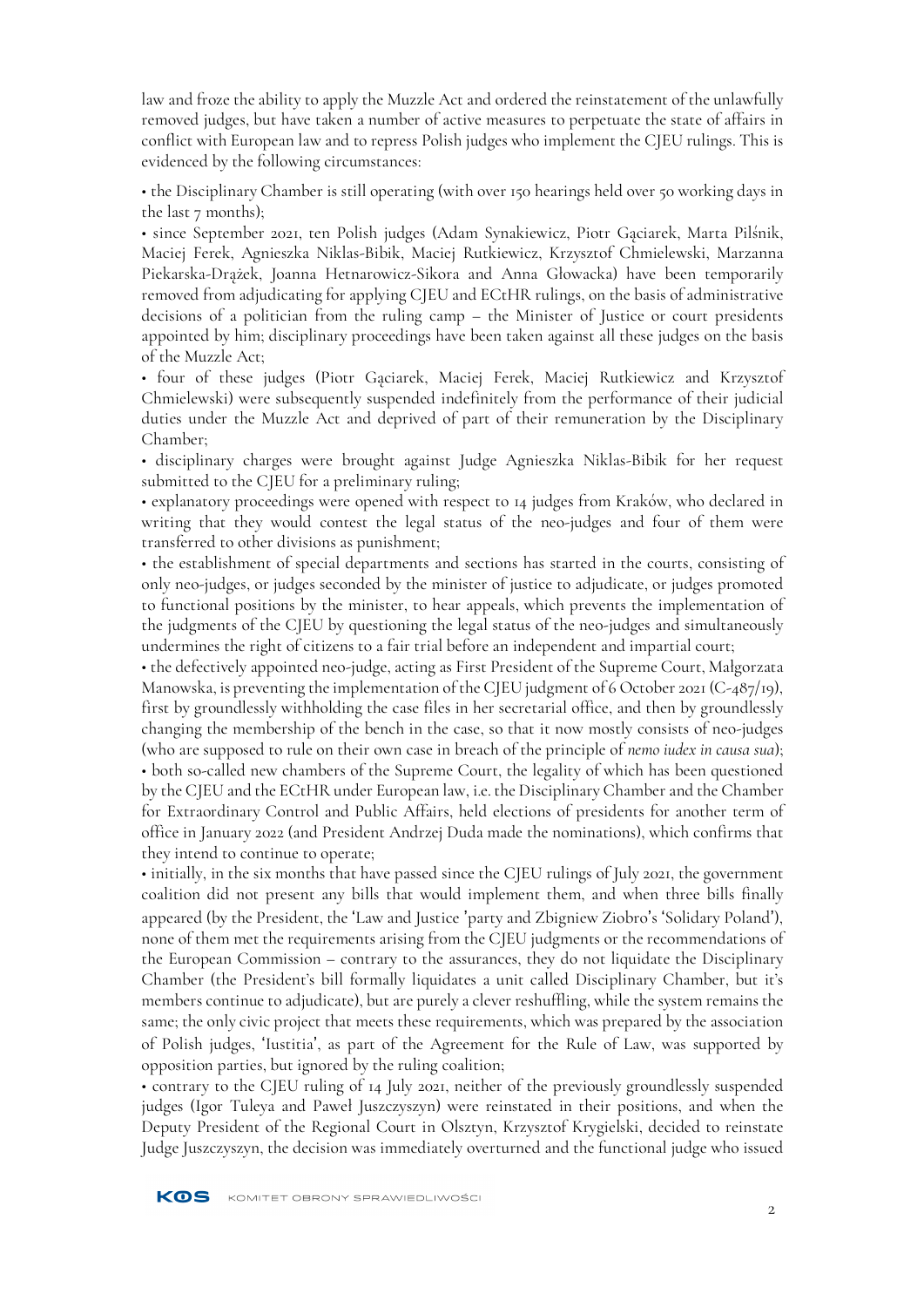it simultaneously lost his position and was subjected to a wave of administrative and disciplinary reprisals;

• on 14 July and 7 October 2021, verdicts were issued by the politicized Constitutional Tribunal undermining the principle of primacy and direct application of EU law with respect to interim measures and CJEU judgments regarding the judiciary;

• at the end of 2021, the minister of justice who is simultaneously the prosecutor general, applied to the Constitutional Tribunal for a declaration that the mechanism of conditionality (money for the rule of law), as well as the possibility of the CJEU imposing fines for failing to implement interim measures ordered by the CJEU, is in conflict with the Polish Constitution. These cases are pending;

• in December 2021, the Polish prosecutor's office initiated an investigation into the possibility of the judges of the CJEU who issued rulings in cases regarding Poland having committed the crime of overstepping their powers;

• despite the clear and consistent position of the CJEU and ECtHR about the lack of independence of the neo-NCJ – not only has no legislative action been taken to restore the compatibility of the election of the judge-members of this body with the Polish Constitution, but candidates have been recruited for the next term of office on the same unconstitutional basis; the list of candidates indicates that this body will be even more politicized in the future than it is currently – it will consist exclusively of supporters of the authorities and their methods of destroying the rule of law.

It is clear from the above that not only have the Polish authorities failed to take any concrete steps to implement the judgments of the CJEU and ECtHR, but on the contrary, they are blatantly and ostentatiously preventing their implementation, both at the systemic level and at the level of individual repressions of judges who try to implement them. Indeed, it is difficult to imagine what else the Polish authorities could do to prevent the application of European law in the justice system in Poland.

Furthermore, in January 2022, independent media revealed that the government had spent several tens of millions of zlotys of public money, which had been intended to help victims of crime, on enabling illegal the surveillance of people perceived as opponents of the ruling camp using the "Pegasus" spyware. The chief of staff of the largest opposition party and the leader of another opposition group during the 2019 parliamentary elections, as well as an independent lawyer and a prosecutor were among the people who were subject to the illegal surveillance mentioned here.

Finally, in December 2021, having received intelligence on the impending Russian aggression against Ukraine, the ruling coalition almost succeeded in pushing through a bill that would have allowed it to take control of the largest independent TV channel, TVN.

Placing opposition politicians under illegal surveillance and restricting access for citizens to independent sources of information is usually a precursor to more or less open persecution of opposition groups, which can currently be observed in full bloom in Russia and Belarus.

The matter of protecting the rule of law in Poland cannot be postponed or abandoned all the more so at the time of the war in Europe and the associated humanitarian crisis. On the contrary, the terrible war in Ukraine shows what the destruction of democratic standards leads to in the long term. The Polish government must not be allowed to finally kill off Polish democracy under the pretext of defending democracy in Ukraine. Such a scenario is a serious internal threat to the EU.

We therefore ask the bodies of the European Union to use all available means to:

1) stop the election of another illegal neo-NCJ and restore the independence of the NCJ (through the election of a correct, constitutional body) by bringing the procedure for the election of its judicial part into conformity with the Polish Constitution and to enable the body created in this way to verify judicial appointments made with the involvement of the neo-NCJ;

KOS KOMITET OBRONY SPRAWIEDLIWOŚCI